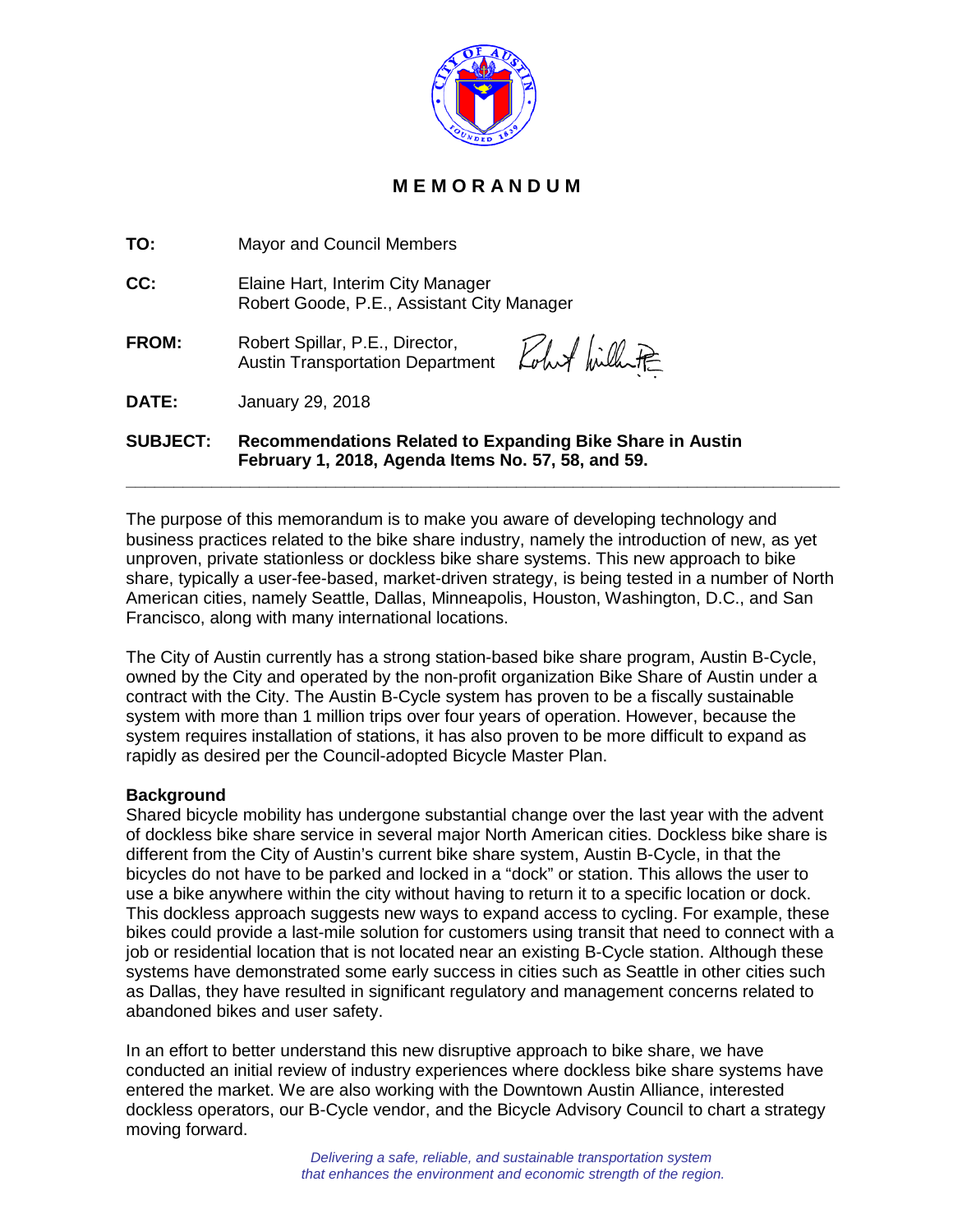As the City evaluates emerging methods for regulation and management of dockless bike share, active efforts are underway to expand the station-based system to meet existing demand for service. This current expansion effort is informed by the Bicycle Master Plan, the 2017 Walk and Bike Talks public engagement series and is aligned with a number of existing City mobility initiatives. Expanding the station-based system is expected to better position the City to attract a title sponsor of the system. A sponsor's funding could further expand the station-based bike share system.

## **Recommended Next Steps**

In recognition of the potential disruptive nature of the new dockless bike share models and in support of expanding access to bike share in Austin, we are proposing a strategy to test the value of a blended system of station-based and dockless bike share service. A blended system is expected to offer the benefit of a predictable, station-based service with the extended reach of a well-managed dockless option. This strategy forms the basis for three Requests for Council Action (RCA) scheduled for the Feb. 1, 2018, Council meeting:

- **Item 57: Accelerate Expansion of the City's Current Station-Based System** In 2015, the City received a \$908,500 federal grant to expand the B-Cycle system in Austin. Council approved acceptance of this funding with the understanding that up to \$241,500 in local match requirements would be provided by private funding to be raised by the City's non-profit vendor, Bike Share of Austin. To date, \$30,000 has been paid by Bike Share of Austin and the remaining funds are expected to be raised over the next 12-18 months. Rather than waiting for Bike Share of Austin to continue to raise funds, we recommend accelerating system expansion by investing \$200,000 that was approved in the FY18 budget for expanding bike share through an electric assist pilot, next-generation B-Cycle "smart" bikes and other strategies. Staff believes that accelerating station expansion by leveraging existing grant funding is the most strategic use of these funds. The City's non-profit vendor will remain responsible for raising the originally promised match to further expand the system. Use of City funding as match to the expansion project is expected to accelerate completion by more than a year. This investment will support several of the City's existing mobility strategies including the Affordable Parking Program, the Smart Commute Program and the Big Jump initiative.
- **Item 59: Initiate a Dockless Bike Share Pilot, Informed by a Public Process** The City has been contacted by several companies interested in providing dockless bike share services in Austin. These services are being proposed as free enterprise models rather than as a City-owned system. To balance the potential benefits of a dockless bike share system with the many unknowns, we recommend moving forward with a demonstration pilot program to begin in FY 2018 as informed by a public engagement process. The details of the demonstration pilot and City management approach would be developed as part of the public process. This process would include a community wide survey and a forum that brings national experts and peer city leaders familiar with dockless and station-based bike share systems to Austin to share their experiences and facilitate a dialogue about how bike share of all kinds can best serve mobility needs in Austin. We are seeking Council direction via this RCA to signal to the market that a demonstration pilot is being launched in Austin and that we seek to engage the industry in a thoughtful and deliberative process that achieves the purported benefits while assuring the safety and integrity of our community.
- **Item 58: Amend Fee Schedule to Allow for Dockless Bike Share Pilot** *Delivering a safe, reliable, and sustainable transportation system that enhances the environment and economic strength of the region.*